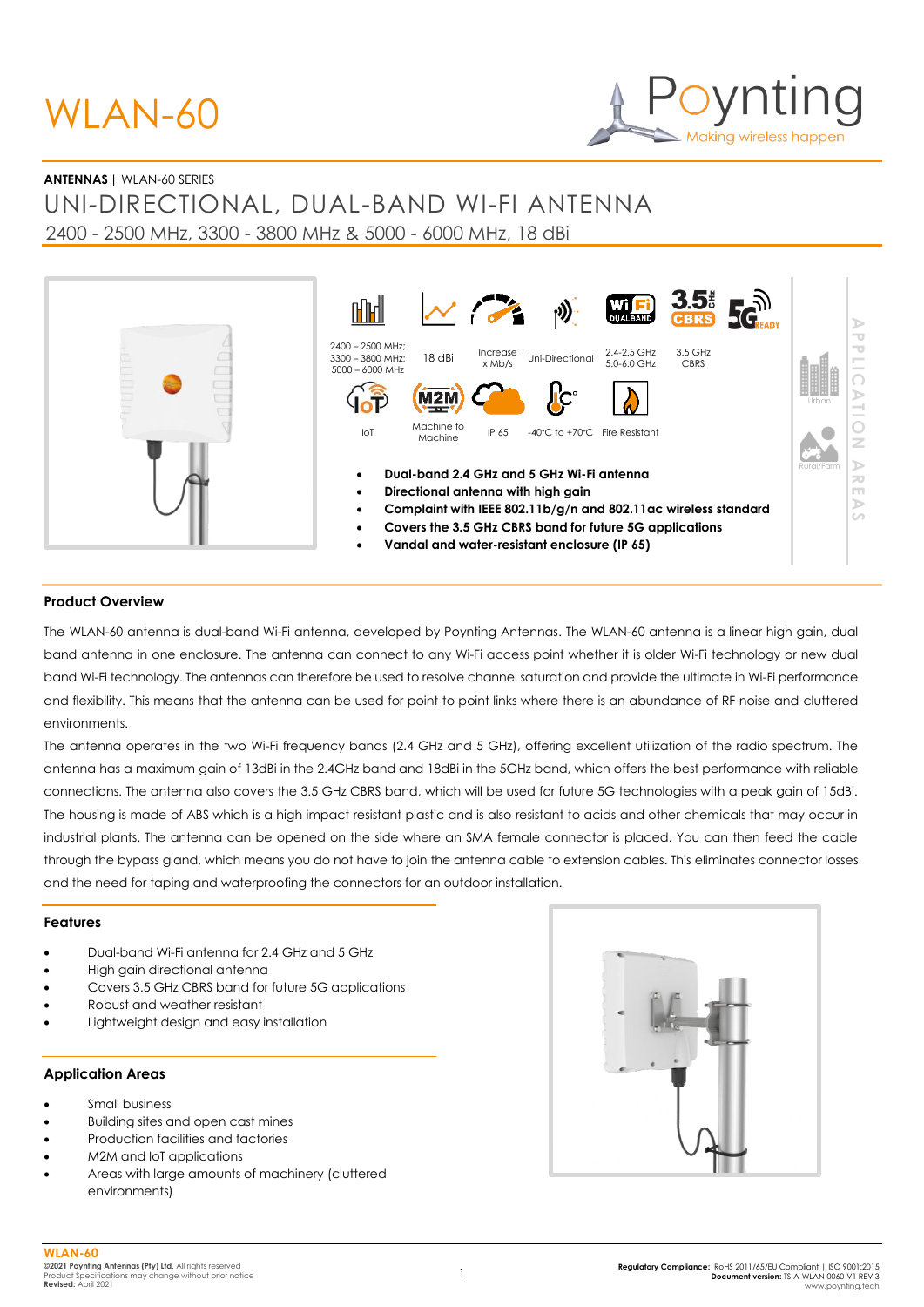

# **Frequency Bands**

The WLAN-60 is a directional antenna that works from 2400 – 2500 MHz | 3300 – 3800 MHz | 5000 – 6000 MHz



#### **Antenna Overview**

|                          | <b>DUALBAND</b>   |
|--------------------------|-------------------|
| Ports                    |                   |
| SISO / MIMO              | SISO              |
| <b>Frequency Bands</b>   | $2400 - 2500$ MHz |
|                          | $3300 - 3800$ MHz |
|                          | $5000 - 6000$ MHz |
| Polarisation             | Linear Vertical   |
| <b>Peak Gain</b>         | 18 dBi            |
| <b>Coax Cable Type</b>   | N/A               |
| <b>Coax Cable Length</b> | N/A               |
| <b>Connector Type</b>    | SMA (F)           |

*\*The connector is factory mounted to the antenna*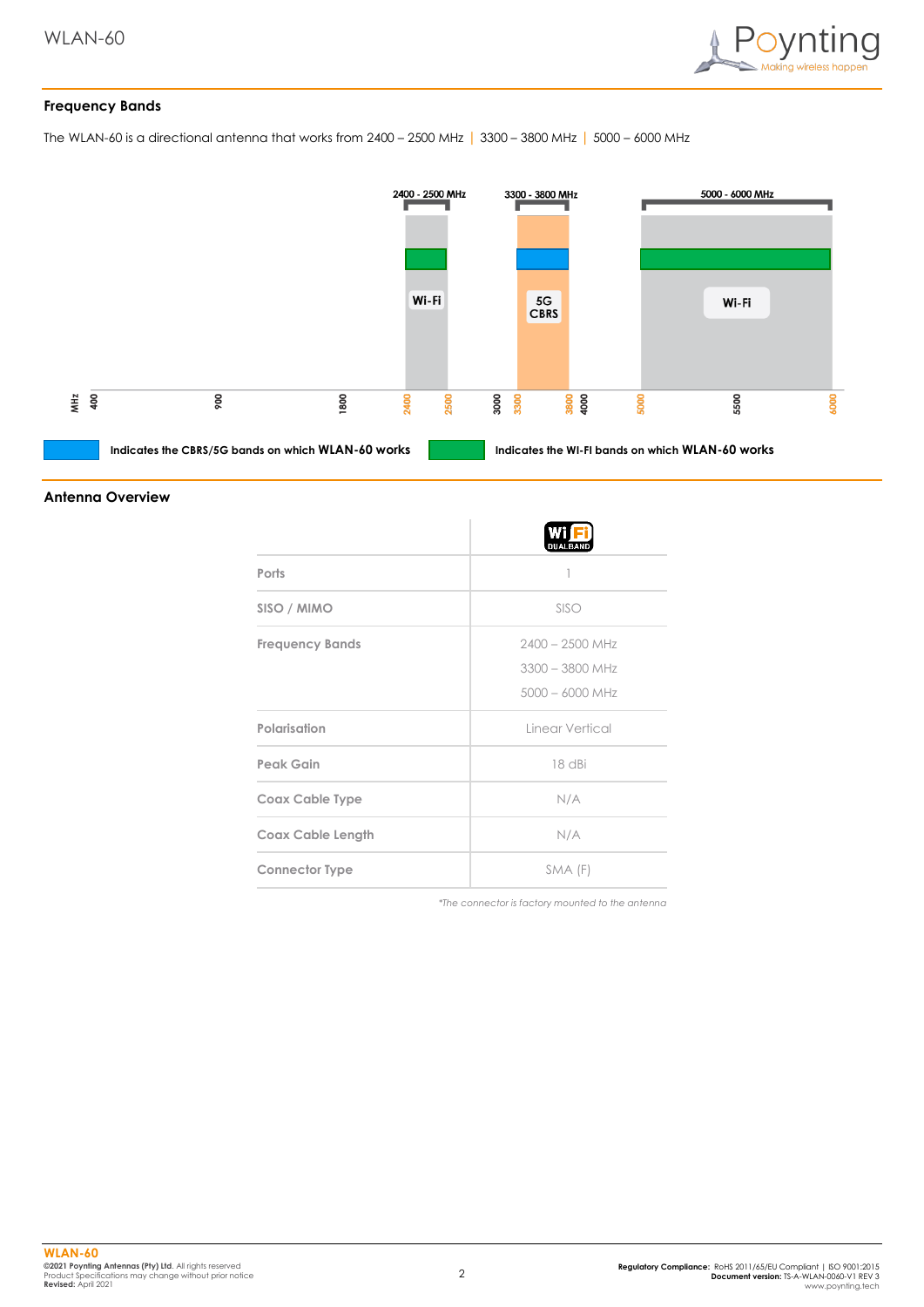

| <b>Electrical Specifications</b>                                                                      |                                                                                                                                                                  |                             |                               |
|-------------------------------------------------------------------------------------------------------|------------------------------------------------------------------------------------------------------------------------------------------------------------------|-----------------------------|-------------------------------|
| Frequency bands:                                                                                      | $2400 - 2500$ MHz                                                                                                                                                |                             |                               |
|                                                                                                       | $3300 - 3800$ MHz                                                                                                                                                |                             |                               |
| Gain (max):<br>VSWR:<br>Feed power handling:<br>Input impedance:<br>Polarisation:<br>Coax cable loss: | $5000 - 6000$ MHz<br>13 dBi @ 2400-2500 MHz<br>15 dBi @ 3300-3800 MHz<br>18 dBI @ 5000-6000 MHz<br>< 2.5:1<br>10 W<br>50 Ohm (nominal)<br>Linear Vertical<br>N/A |                             |                               |
|                                                                                                       |                                                                                                                                                                  | DC short:                   | Yes                           |
|                                                                                                       |                                                                                                                                                                  | <b>Product Box Contents</b> |                               |
|                                                                                                       |                                                                                                                                                                  | Antenna:                    | A-WLAN-0060-V1                |
|                                                                                                       |                                                                                                                                                                  | <b>Mounting bracket:</b>    | Cast aluminium swivel bracket |
|                                                                                                       |                                                                                                                                                                  | <b>Ordering Information</b> |                               |
| Commercial name:                                                                                      | WLAN-60                                                                                                                                                          |                             |                               |
| Order product code:                                                                                   | A-WLAN-0060-V1                                                                                                                                                   |                             |                               |
| <b>EAN number:</b>                                                                                    | 0707273469571                                                                                                                                                    |                             |                               |
|                                                                                                       |                                                                                                                                                                  |                             |                               |

# **Mechanical Specifications**

| <b>Product dimensions</b>   | 240 mm x 240 mm x 60 mm |
|-----------------------------|-------------------------|
| <b>Packaged dimensions:</b> | 260 mm x 280 mm x 80 mm |
| Weight:                     | 0.76 Kg                 |
| Packaged weight:            | 1.334 Kg                |
| Radome material:            | ABS (Halogen Free)      |
| Radome colour:              | Cool Gray (1C)          |
| <b>Mounting Type:</b>       | Wall and Pole Mount     |

**Environmental Specifications, Certification & Approvals**

| <b>Wind Survival:</b>                                | $\leq$ 160 km/h                     |
|------------------------------------------------------|-------------------------------------|
| Temperature Range (Operating):                       | $-40^{\circ}$ C to $+70^{\circ}$ C  |
| <b>Environmental Conditions:</b>                     | Outdoor/Indoor                      |
| Water ingress protection ratio/standard:             | IP 65                               |
| Salt Spray:                                          | MIL-STD 810F/ASTM B117              |
| <b>Operating Relative Humidity:</b>                  | Up to 98%                           |
| <b>Storage Humidity:</b>                             | 5% to 95% - non-condensing          |
| <b>Storage Temperature:</b>                          | $-40^{\circ}$ C to $+70^{\circ}$ C  |
| <b>Enclosure Flammability Rating:</b>                | <b>UL 94-HB</b>                     |
| Impact resistance:                                   | <b>IK 08</b>                        |
| <b>Product Safety &amp;</b><br><b>Environmental:</b> | Complies with CE and RoHS standards |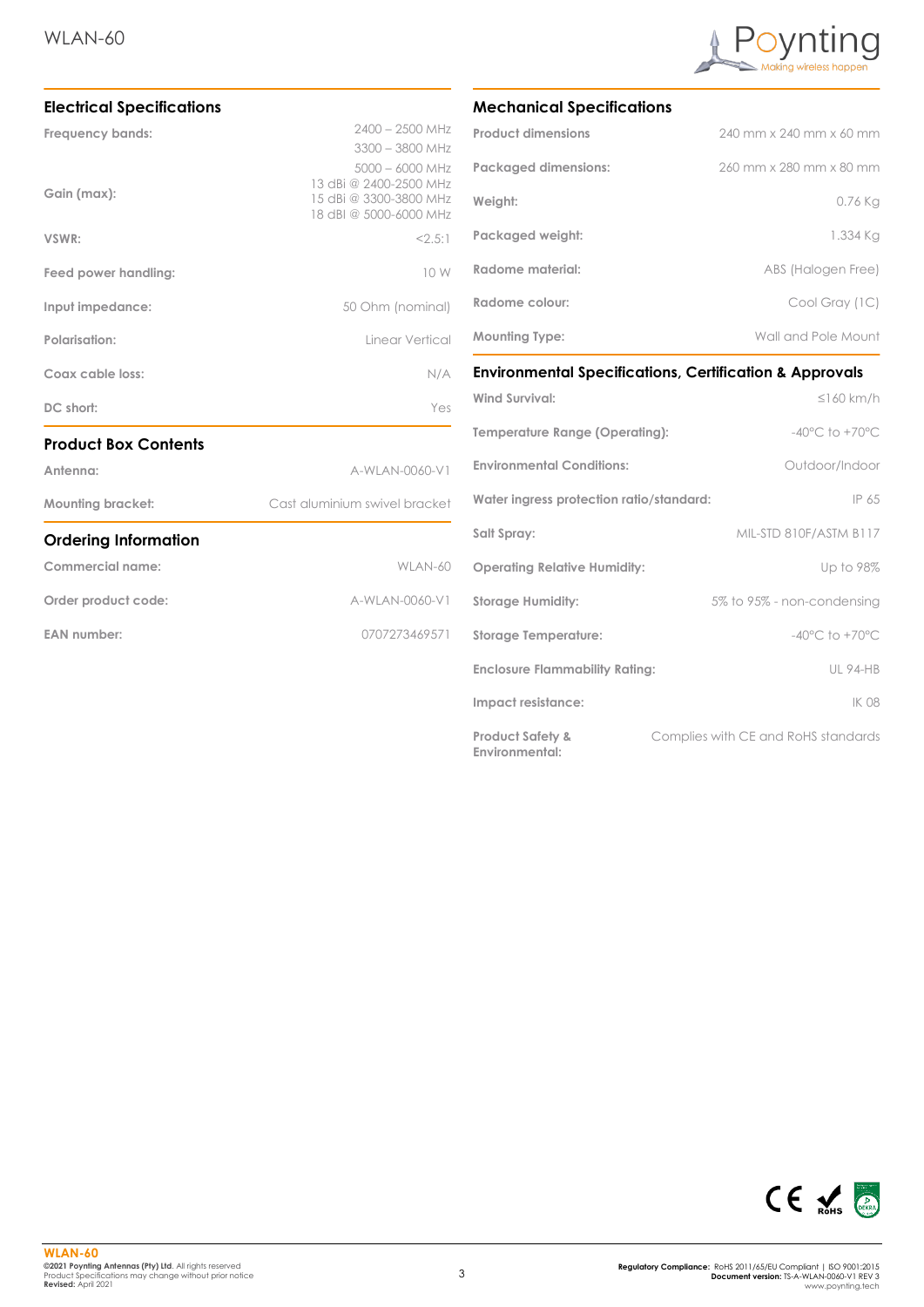

# **Antenna Performance Plots**



#### **Voltage Standing Wave Ratio (VSWR)**

VSWR is a measure of how efficiently radio-frequency power is transmitted from a power source, through a transmission line, into a load. In an ideal system, 100% of the energy is transmitted which corresponds to a VSWR of 1:1.

The WLAN-60 delivers superior performance across all bands with a VSWR of <2.5:1.

#### **GAIN (EXCLUDING CABLE LOSS**



#### **Gain\* in dBi**

18 dBi is the peak gain across all bands from 2400-2500 MHz, 3300-3800 MHz and 5000-6000MHz.

| Gain @ 2400 - 2500 MHz:   | 13 dBi |
|---------------------------|--------|
| Gain @ $3300 - 3800$ MHz: | 15 dBi |
| Gain @ $5000 - 6000$ MHz: | 18 dBi |

*\*Antenna gain measured with polarisation aligned standard antenna*

# **Technical Drawings**

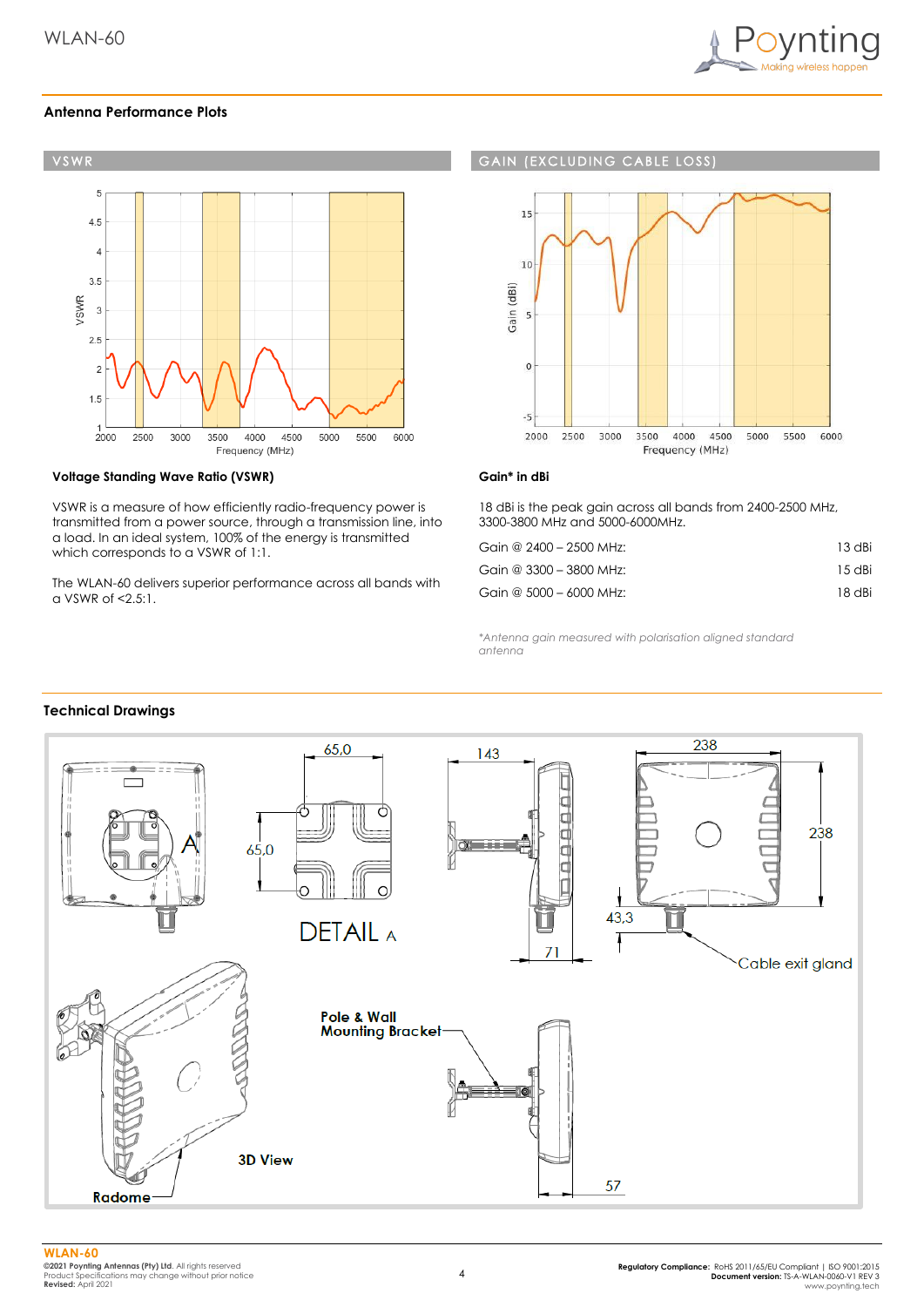

# **Radiation Patterns**

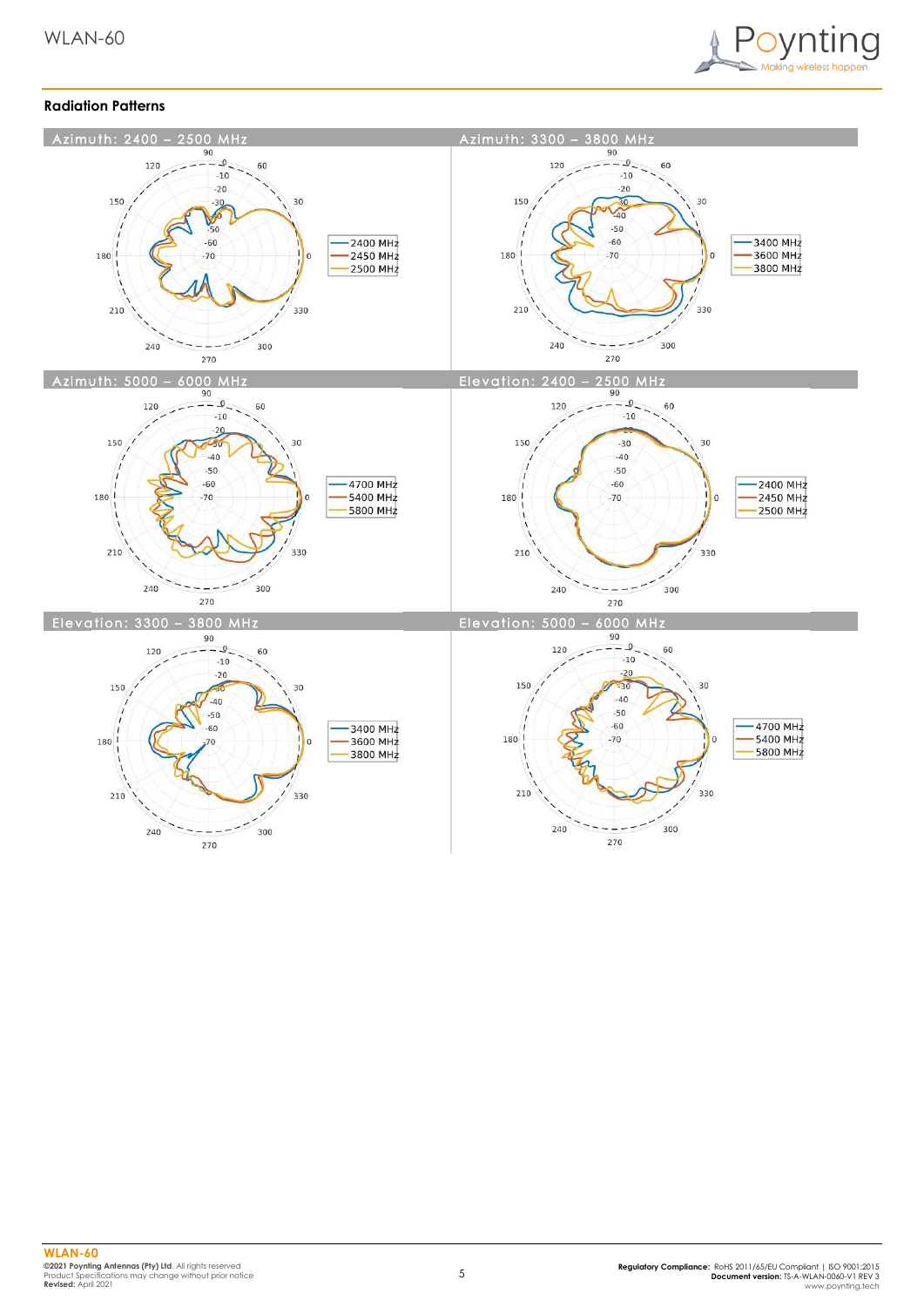

# **Mounting Options**



#### **Pole Mount**

Wall/pole mount bracket included



#### **Wall Mount**

Wall/pole mount bracket included